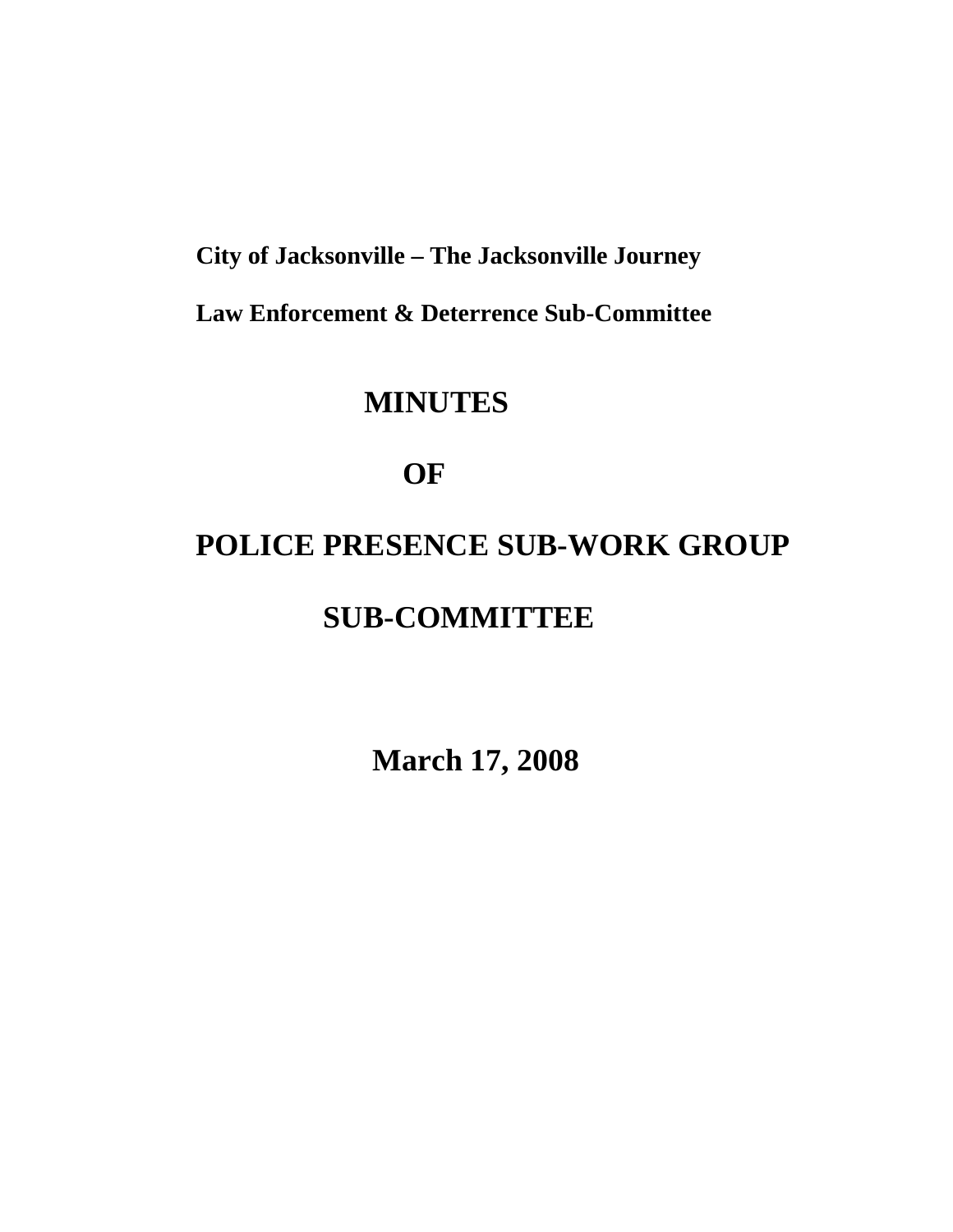# **The Jacksonville Journey – Police Presence**

#### **Sub-Workgroup**

#### **March 17, 2008**

### **5:30 p.m.**

**PROCEDDINGS before the Jacksonville Journey Police Presence Sub-Committee taken on Monday, March 17, 2008, Edward Ball Building, 8th Floor – 214 N. Hogan Street, Jacksonville, Duval County, Florida commencing at approximately 5:30 p.m.** 

 **Police Presence Sub-Workgroup** 

 **Lanny Russell, Chair Isaiah Rumlin, Member Melissa Nelson, Member Frank Mackesy, Member**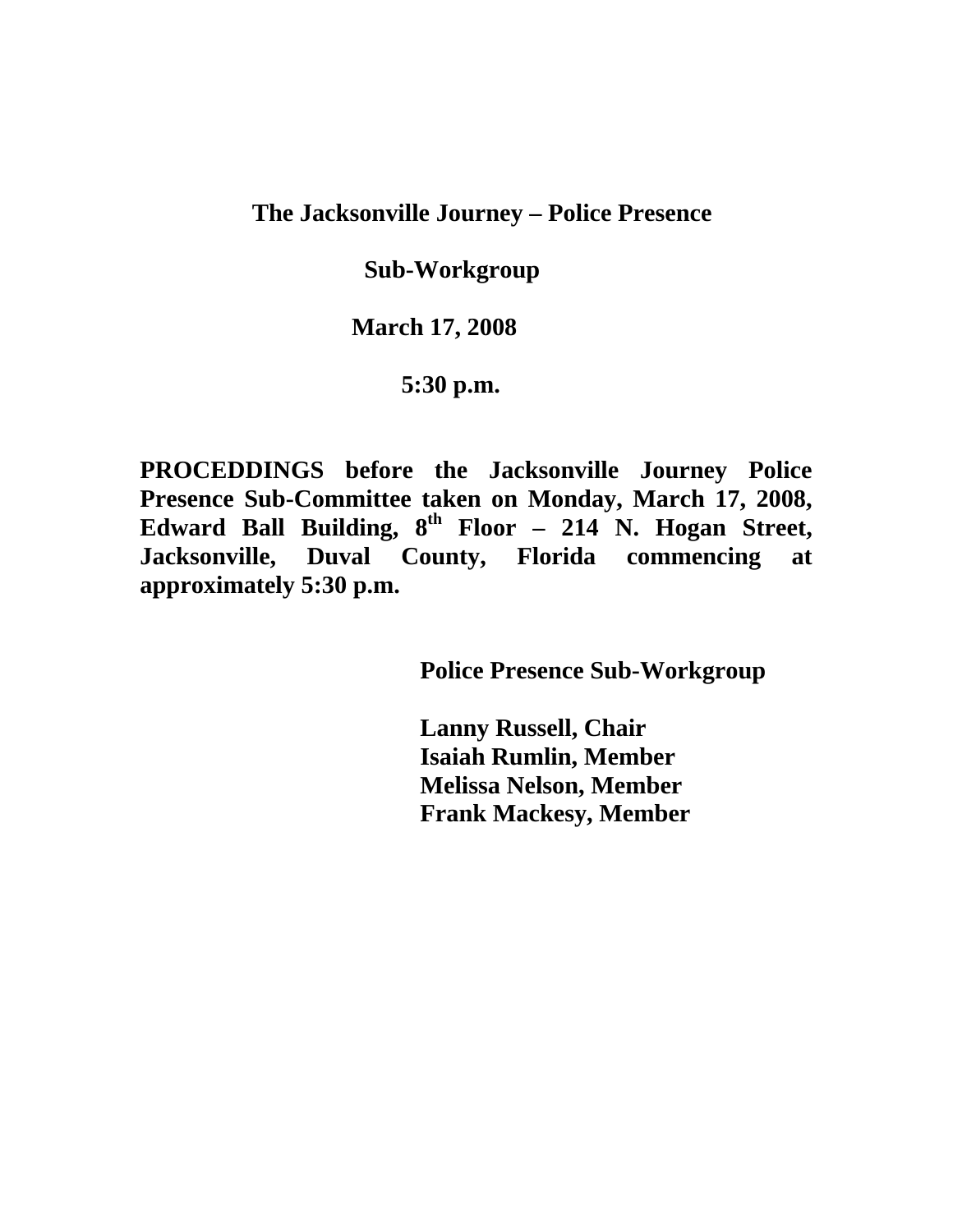# **APPEARANCES**

# **COMMITTEE CHAIRS & MEMBERS:**

Lanny Russell, Chair Melissa Nelson, Member Frank Mackesy, Member

#### **ABSENT COMMITTEE CHAIRS & MEMBERS:**

Isaiah Rumlin, Member

## **PROFESSIONAL STAFF:**

Pam Markham, City Inspector General

### **STAFF:**

Adam Hollingsworth Misty Skipper Rachelle Sundy Cameron Sipel

# **OTHERS PRESENT:**

Paul Perez, Law Enforcement Chairman Sheriff John Rutherford George Dandelake, JSO Cheryl Runyon, JSO Mary Kelli Palka, Florida Times-Union Steve Patterson, Florida Times-Union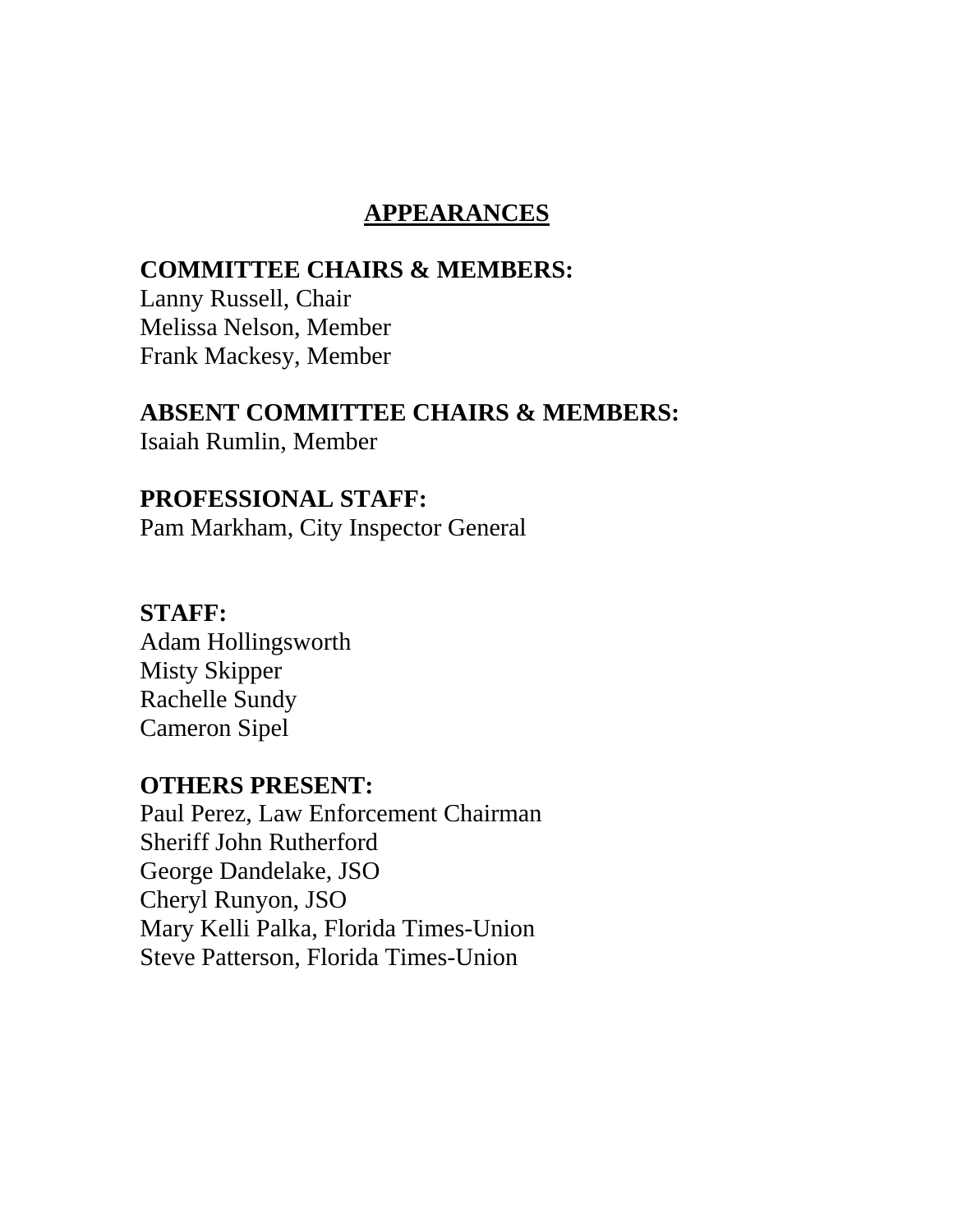#### **PROCEEDINGS:**

March 17, 2008

Increasing Police Presence

**Call to Order and Comments.** Chairman Russell called the meeting to order at approximately 5:45 p.m.

**Purpose of Meeting:** Discuss the Mayor's crime initiate – The Jacksonville Journey – Take a Step Increasing Police Presence Sub-Committee.

Chairman Russell welcomed the group and thanked them for attending the meeting even with a time change. Chairman Russell asked the group to go around the table for introductions. Following the introductions, Chairman Russell reminded the committee of the Sunshine Law. Mr. Richard Brady with the Matrix Consulting Group, was then joined by conference call to the meeting. The purpose of this meeting was to discuss the recommendations made by the Matrix Consulting Group (Matrix) and the Sheriff's request as a result of the Matrix report. Pam Markham, who moderated the discussion, passed out a document that outlined the recommendations by Matrix and suggestions from Sheriff Rutherford. All of these documents and the in-depth detail of the presentation can be found on the website at www.coj.net; click on the Jacksonville Journey icon; and on the left-hand side of the page – click on Meetings, Agendas, & Minutes link.